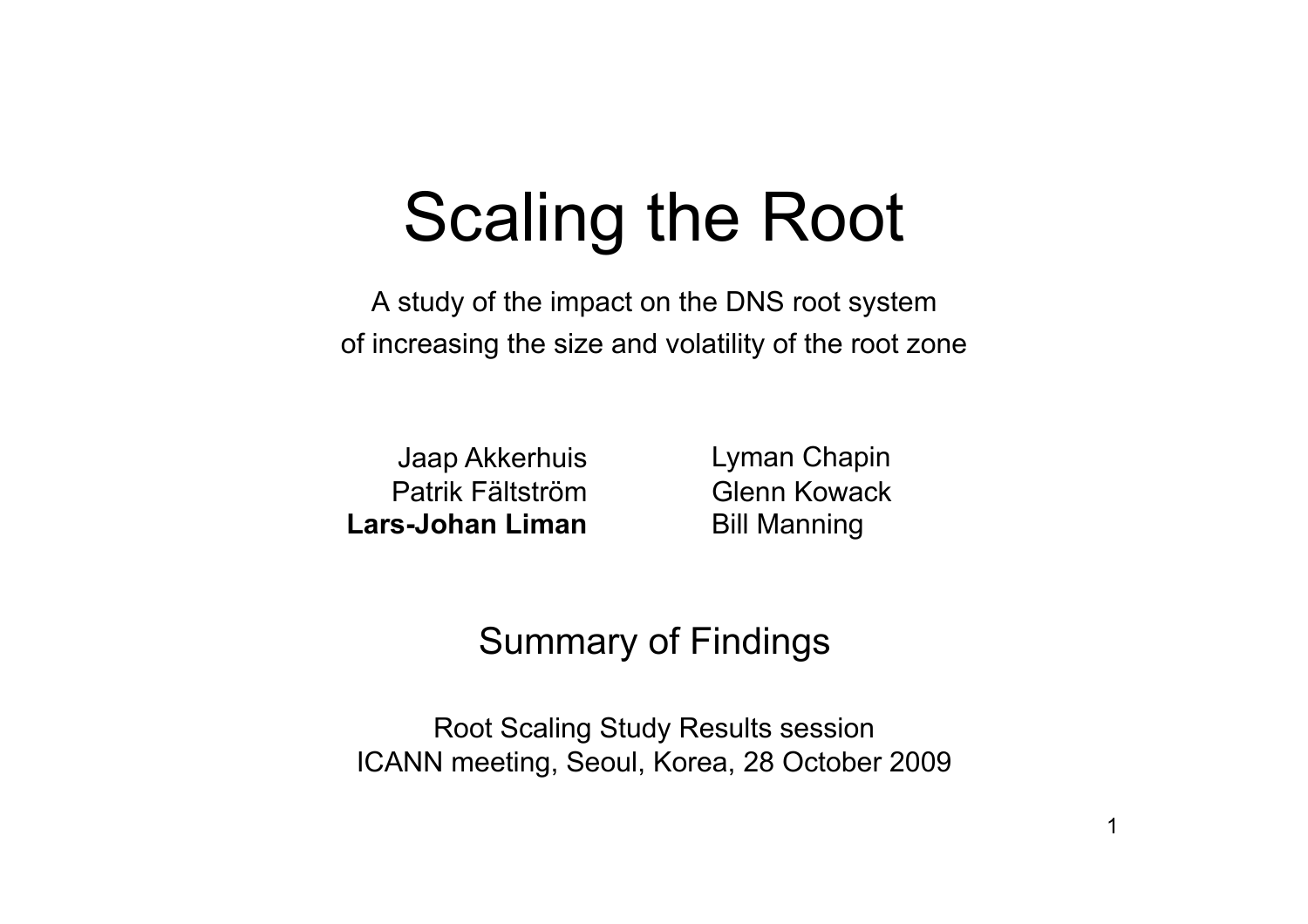### Root Scaling Study

- Requested by ICANN Board
- Steering group formed early 2009
	- representatives from SSAC, RSSAC, Staff
- Study team commissioned May 2009
	- Lyman Chapin (lead)
	- Jaap Akkerhuis, Glenn Kowack, Patrik Fältström, Lars-Johan Liman, Bill Manning
- TNO root scaling model
	- Developed by TNO under direction of and input from the Root Scaling Study Team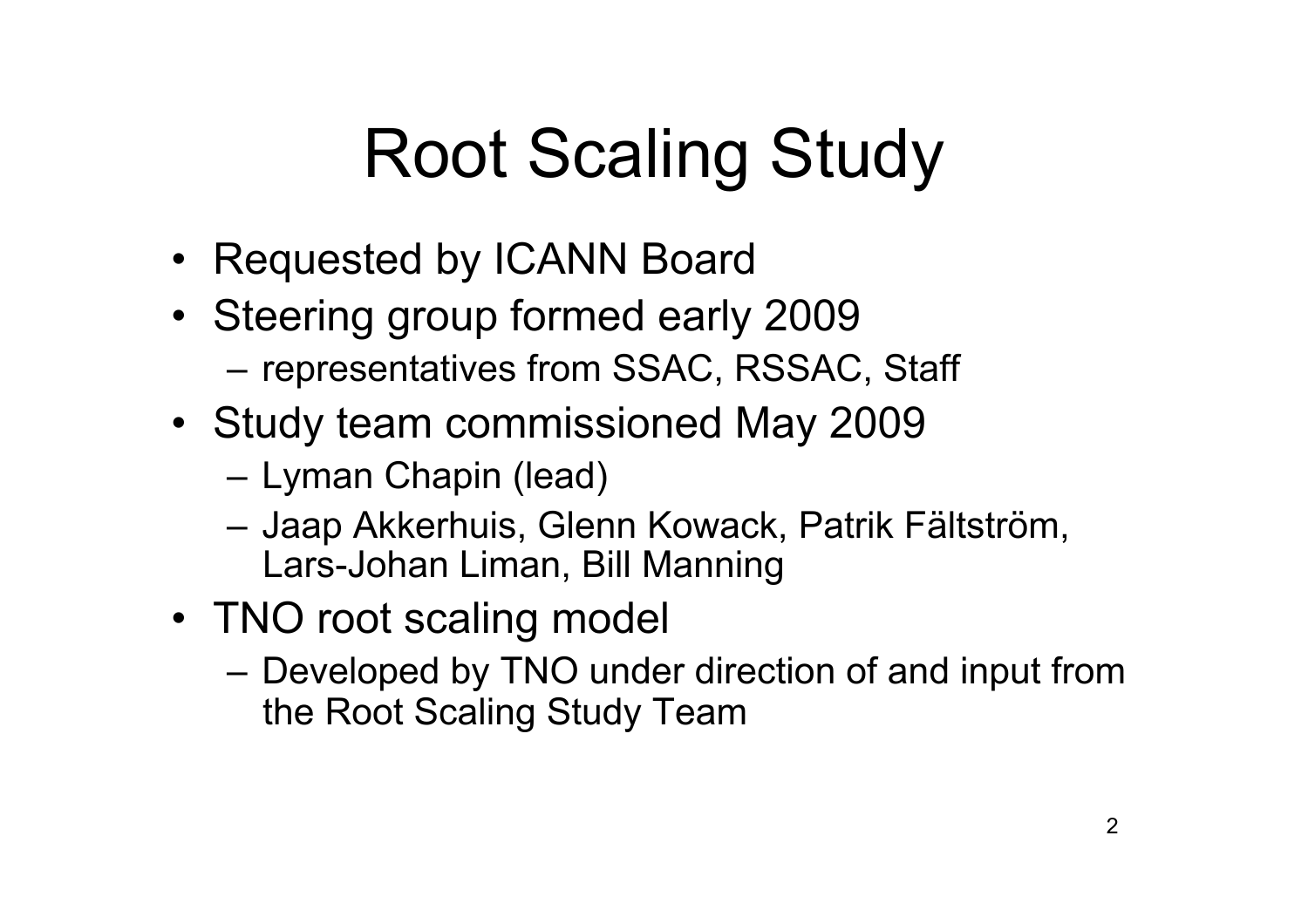### Root Zone Expansion

- New resource records for DNSSEC
- Internationalized top-level domain names
- New address records and glue for IPv6
- New gTLDs
	- $\rightarrow$  Root zone becomes larger (size)
	- $\rightarrow$  Change rate increases (volatility)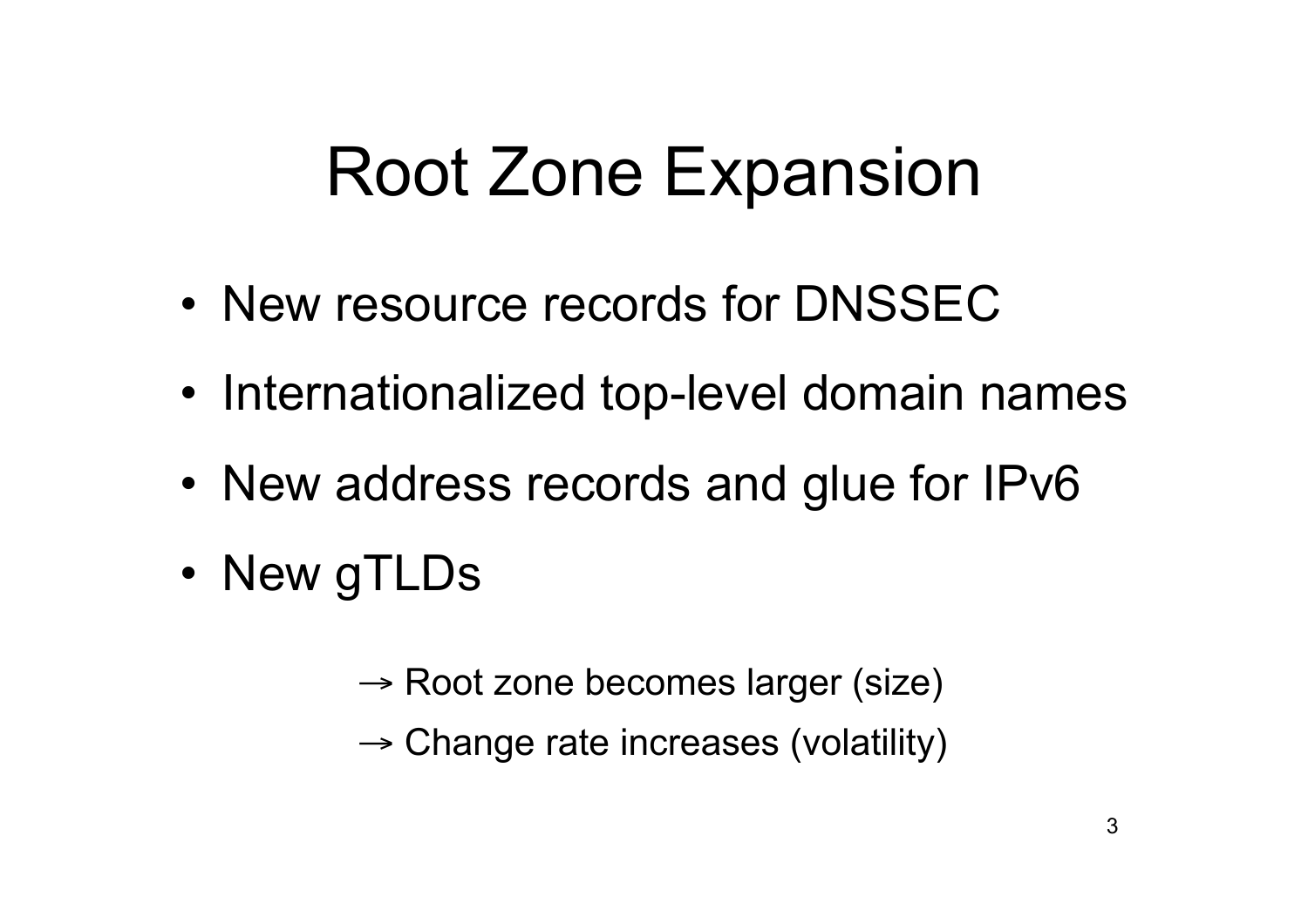### Information Gathering

- Interviewed all 12 root server operators
	- 2–4 hour telephone interviews
	- System designs
	- Management structures
- US Dept. of Commerce
- IANA function (ICANN)
- Root zone editor (Verisign)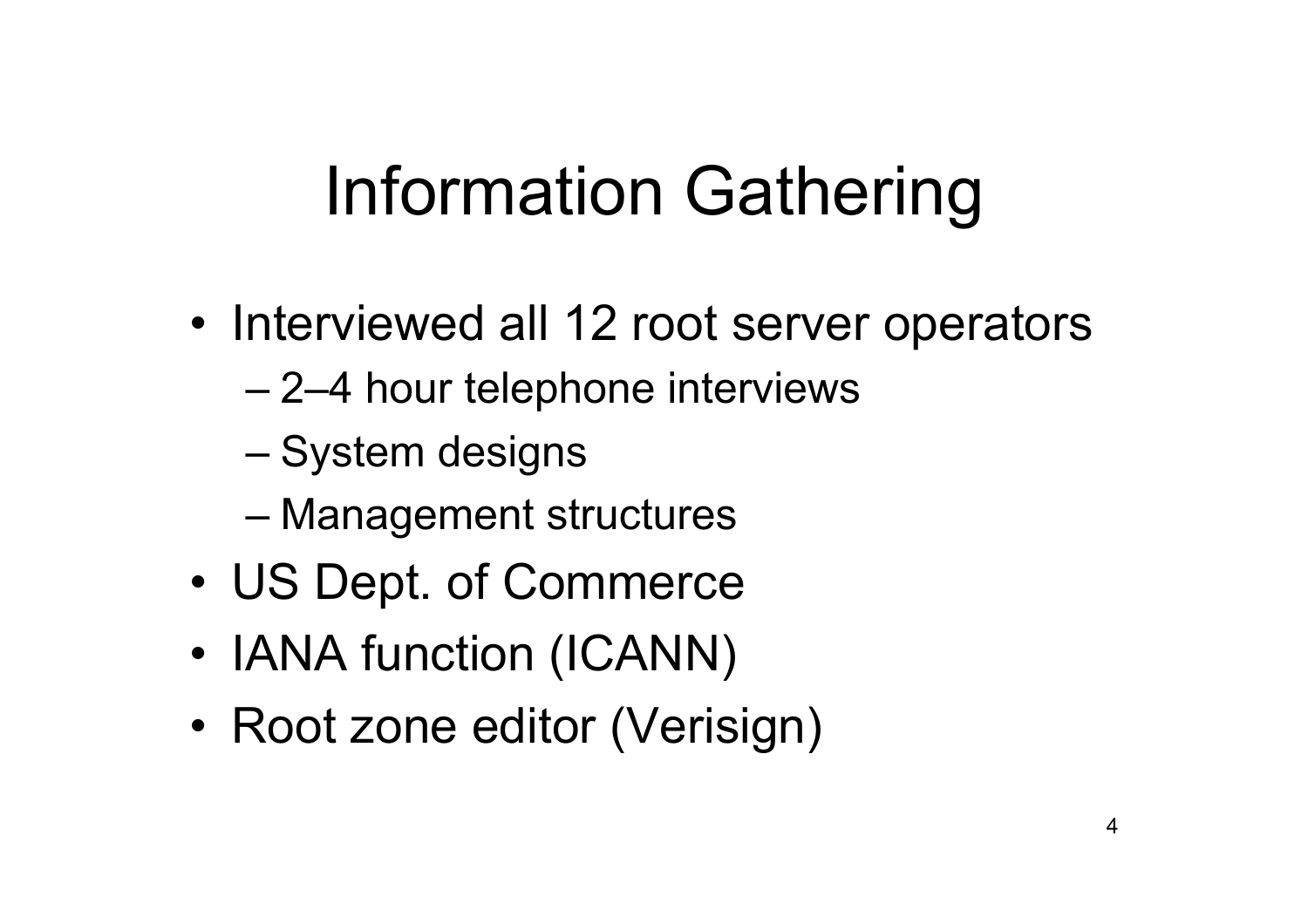### Information Gathering

- Outreach to big DNS user organizations
	- Large corporations
	- Internet Service Providers
	- TLD operators registries
	- TLD name server operators
- Presence at conferences
	- Announcements
	- Solicitated input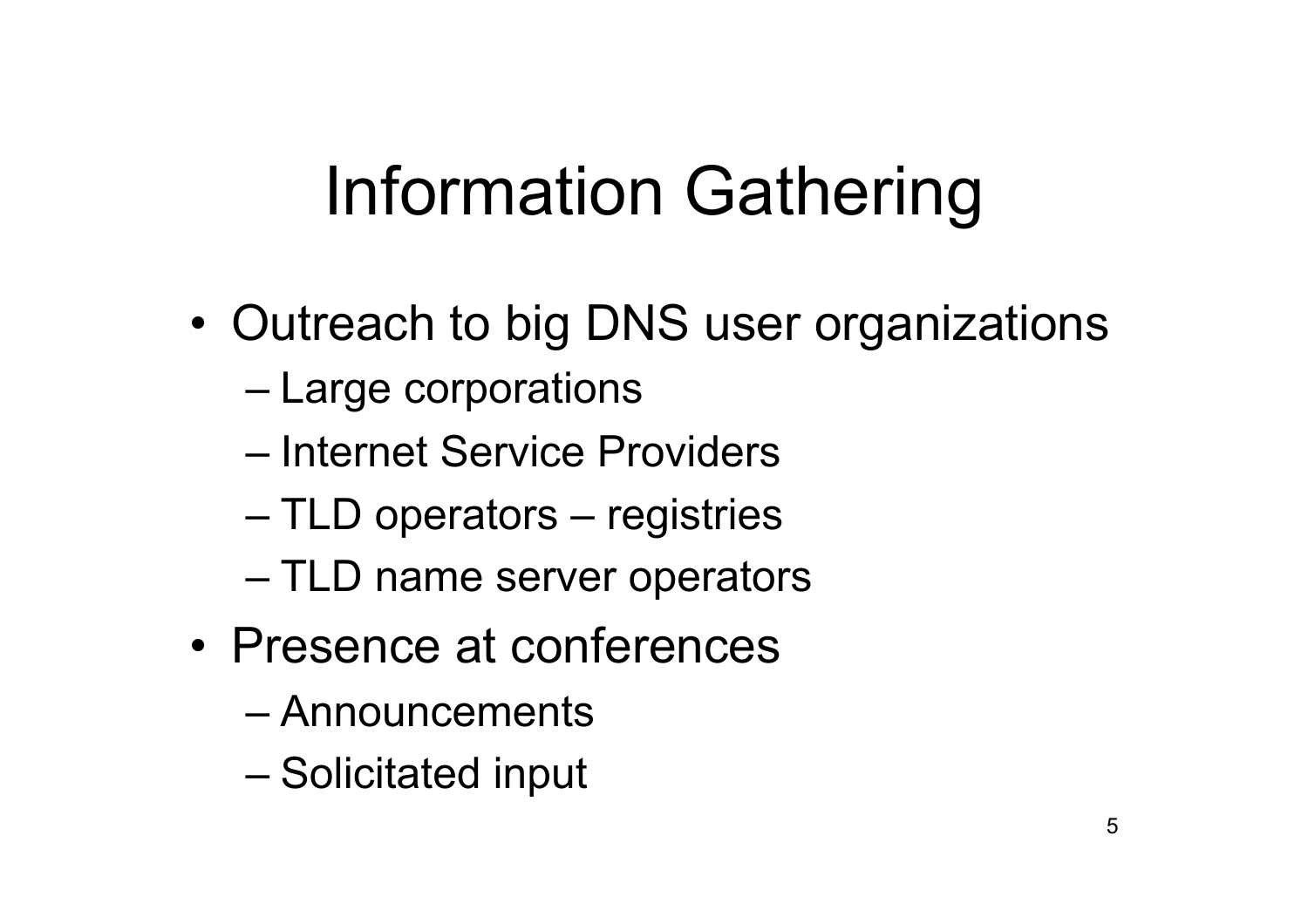### Root System Model

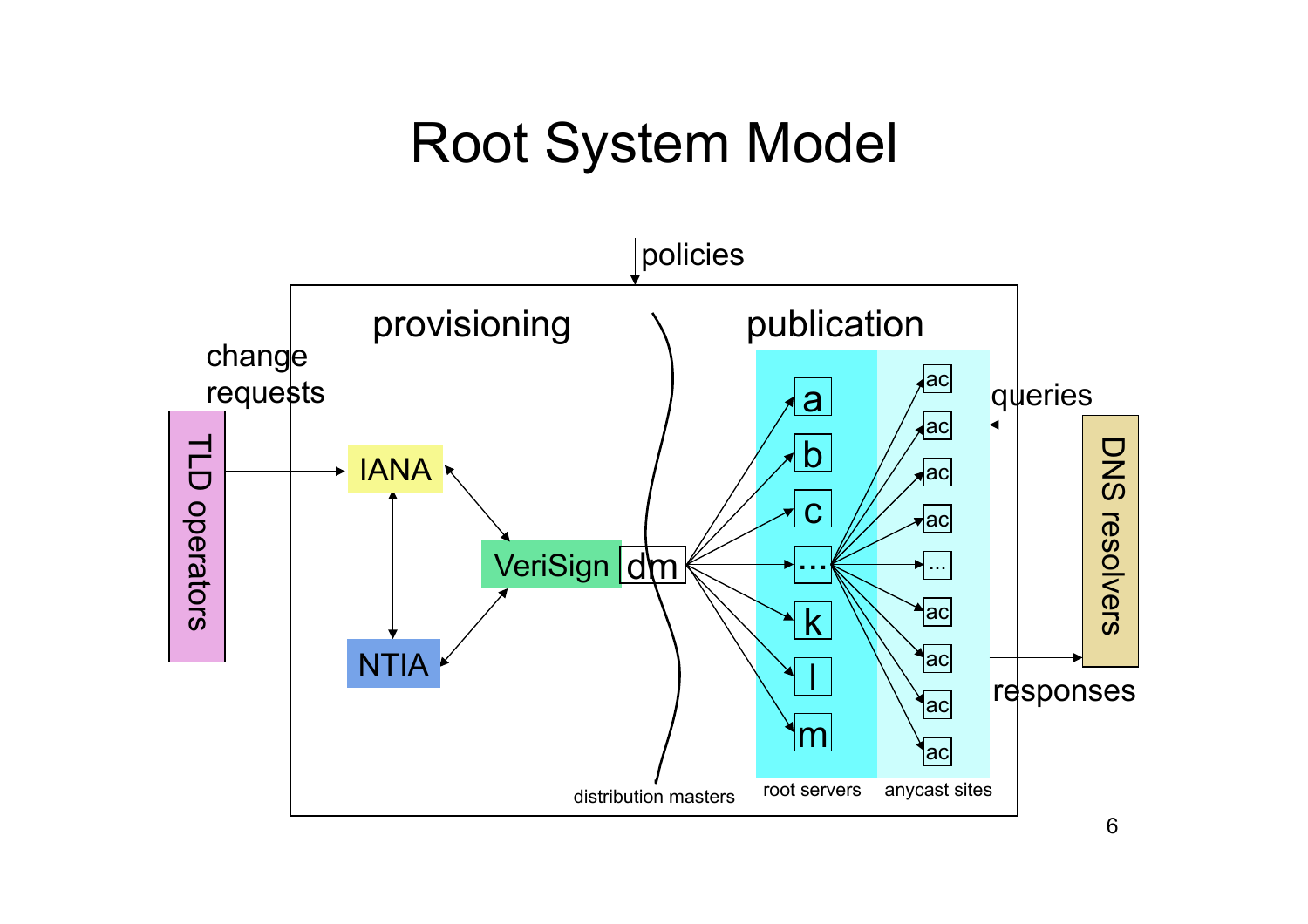### The Root Server System

- The root is a highly decentralized and dynamic system.
	- Many small moving parts, with engineers greasing cogwheels, replacing parts, rebuilding, and improving the system all the time.
	- The operators will ensure that the system adapts as the requirements on the systems evolve.
- There is no known sharp limit beyond which the system will suddenly "explode".
- There is some instrumentation in parts of the system that will display warning signs when the system is under stress.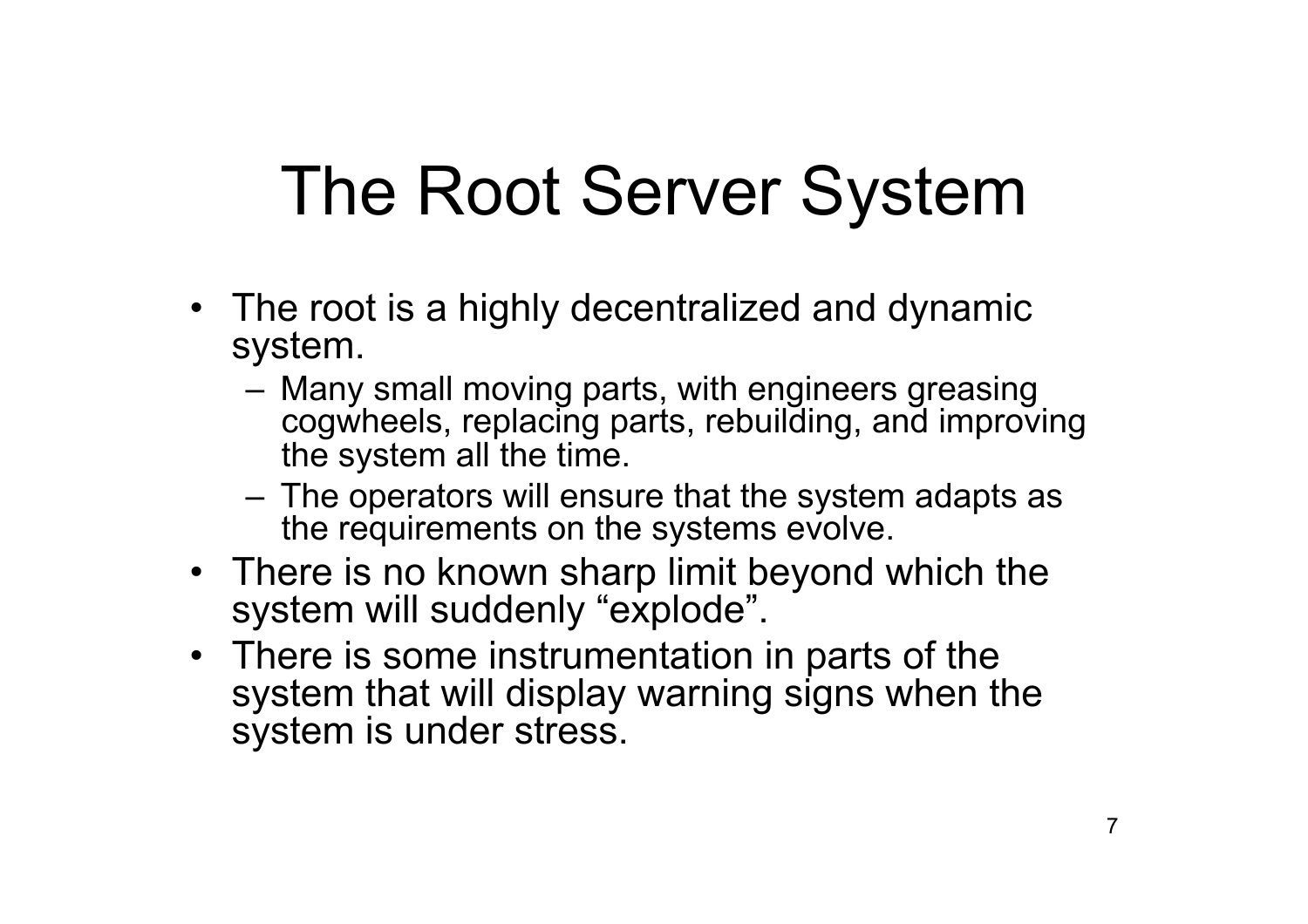### Introducing Changes

- The root system is flexible and adaptable!
	- But not instantly so.
	- If the operational requirements change at a controlled pace, the system can adapt and maintain operational headroom.
- Any increase in the size or volatility of the root zone involves risk.
	- It's all about managing the risks.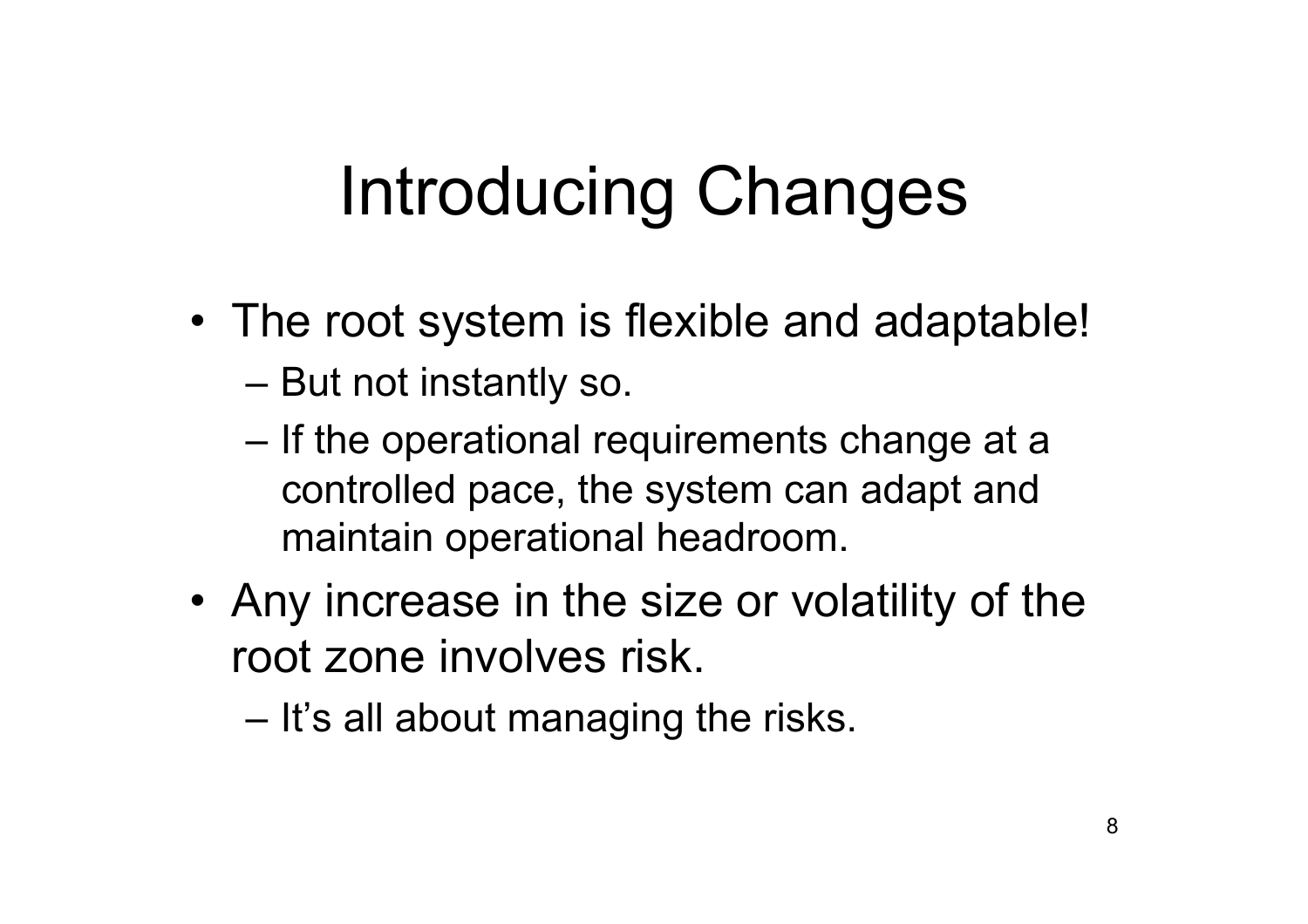# "Early Warning Systems"

- Root system oversight should focus on "early warning" rather than threshold prediction.
- In order for "early warning" to be effective, changes to the root must be at a controlled pace.
- Additional instrumentation is needed to provide better early warning.
- Beware of "critical sections"!
	- Additions to the root that, once started, cannot be stopped (e.g. famous trademarks).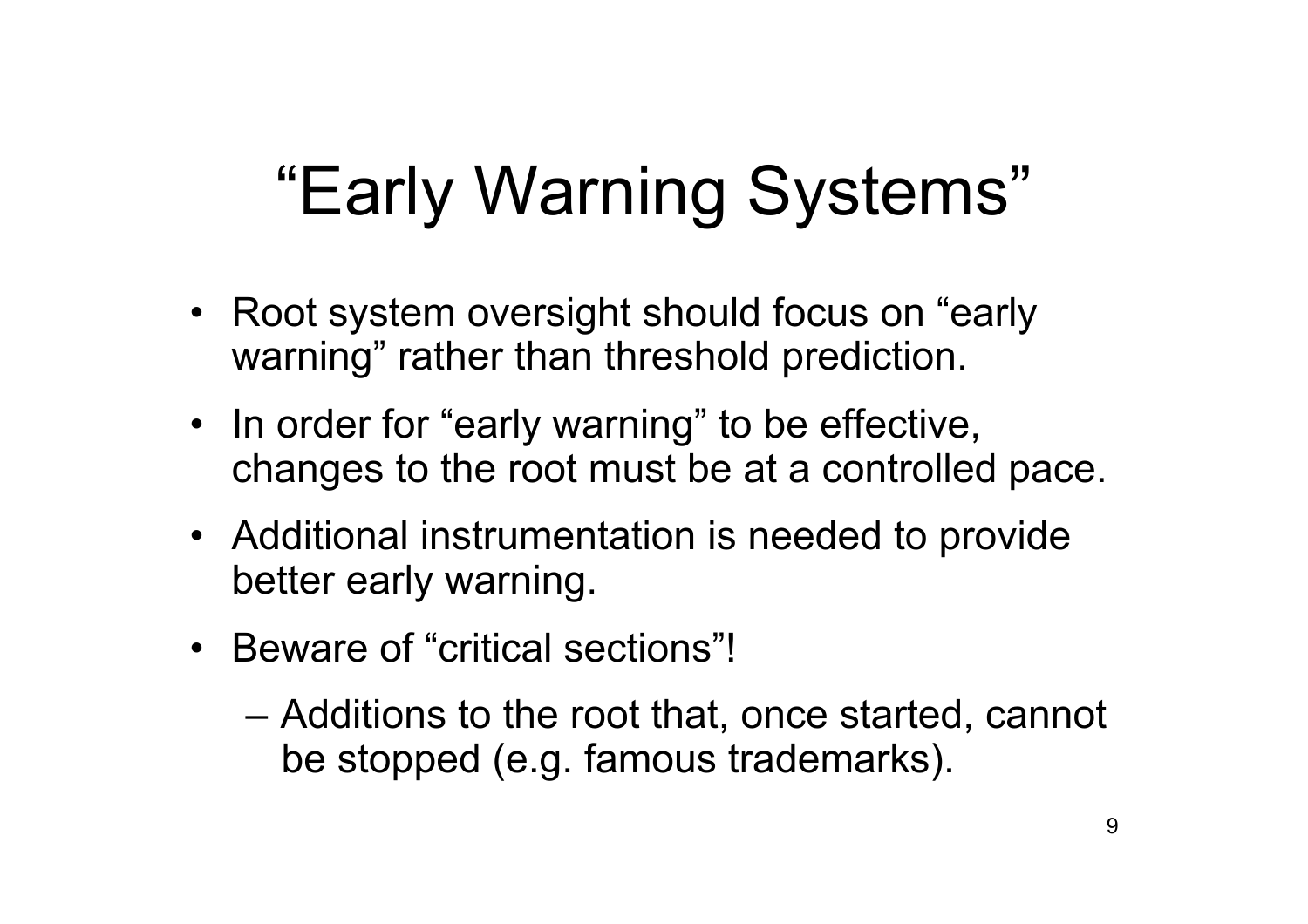### Dynamic Operating Regions

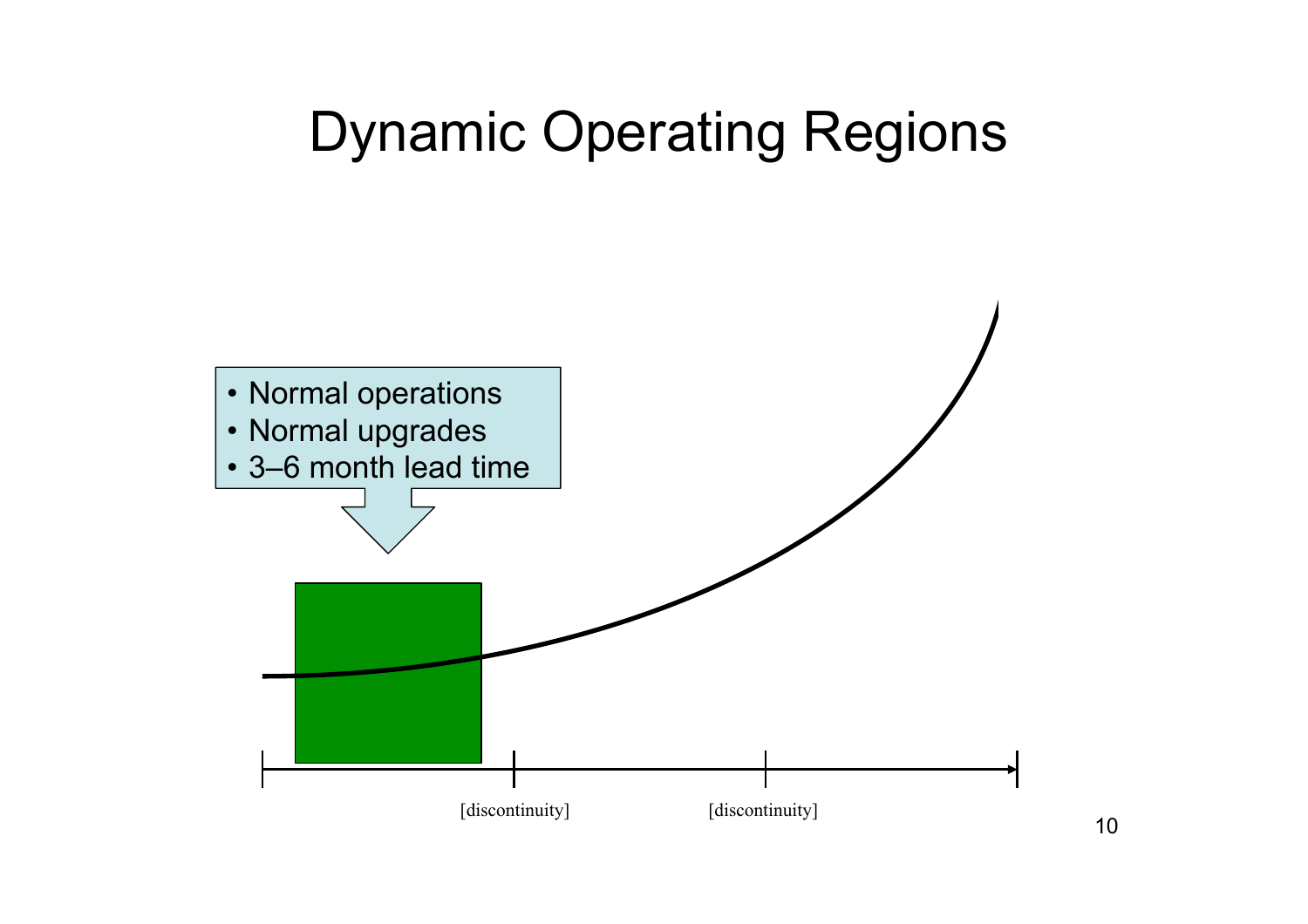### Dynamic Operating Regions

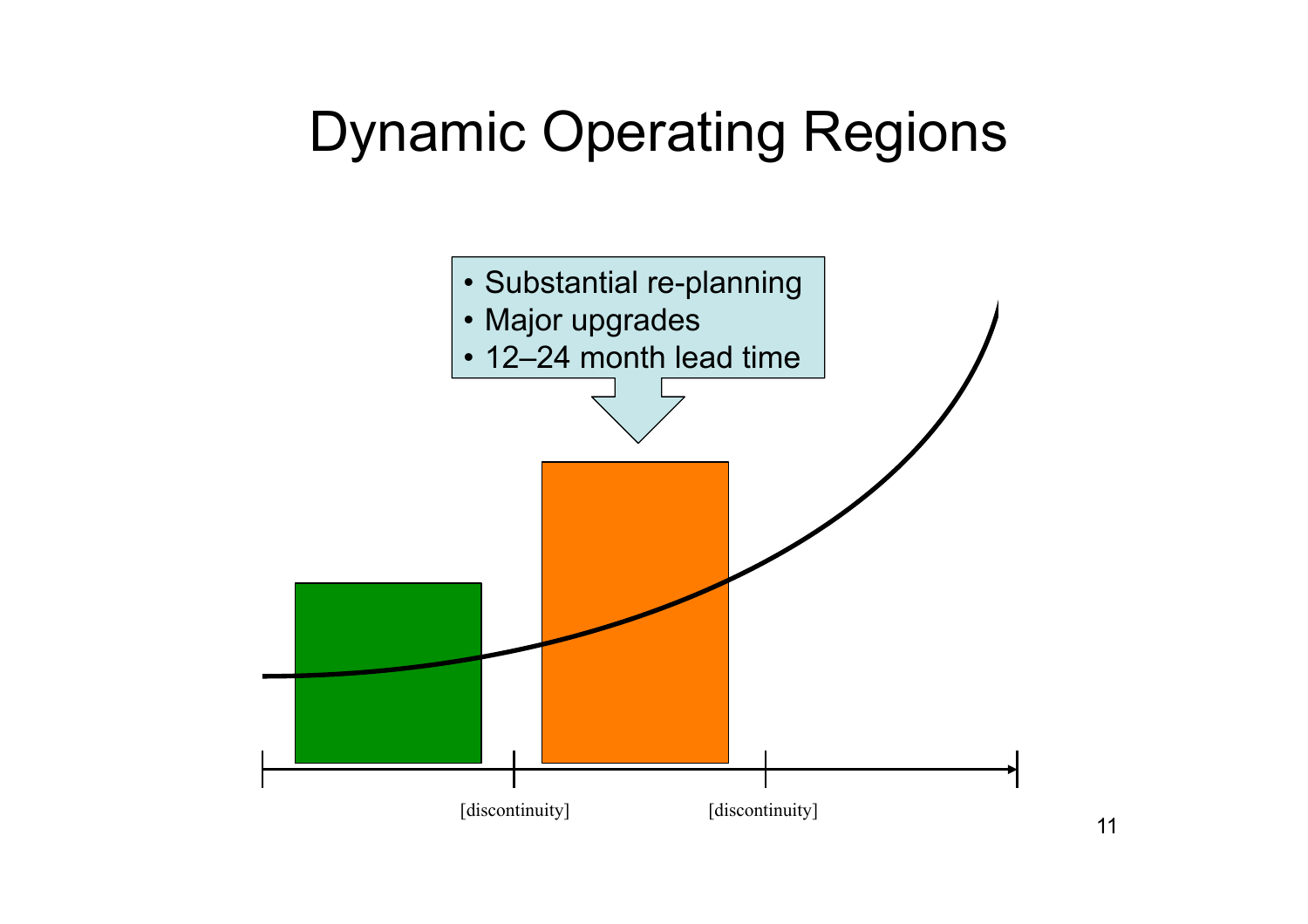### Dynamic Operating Regions

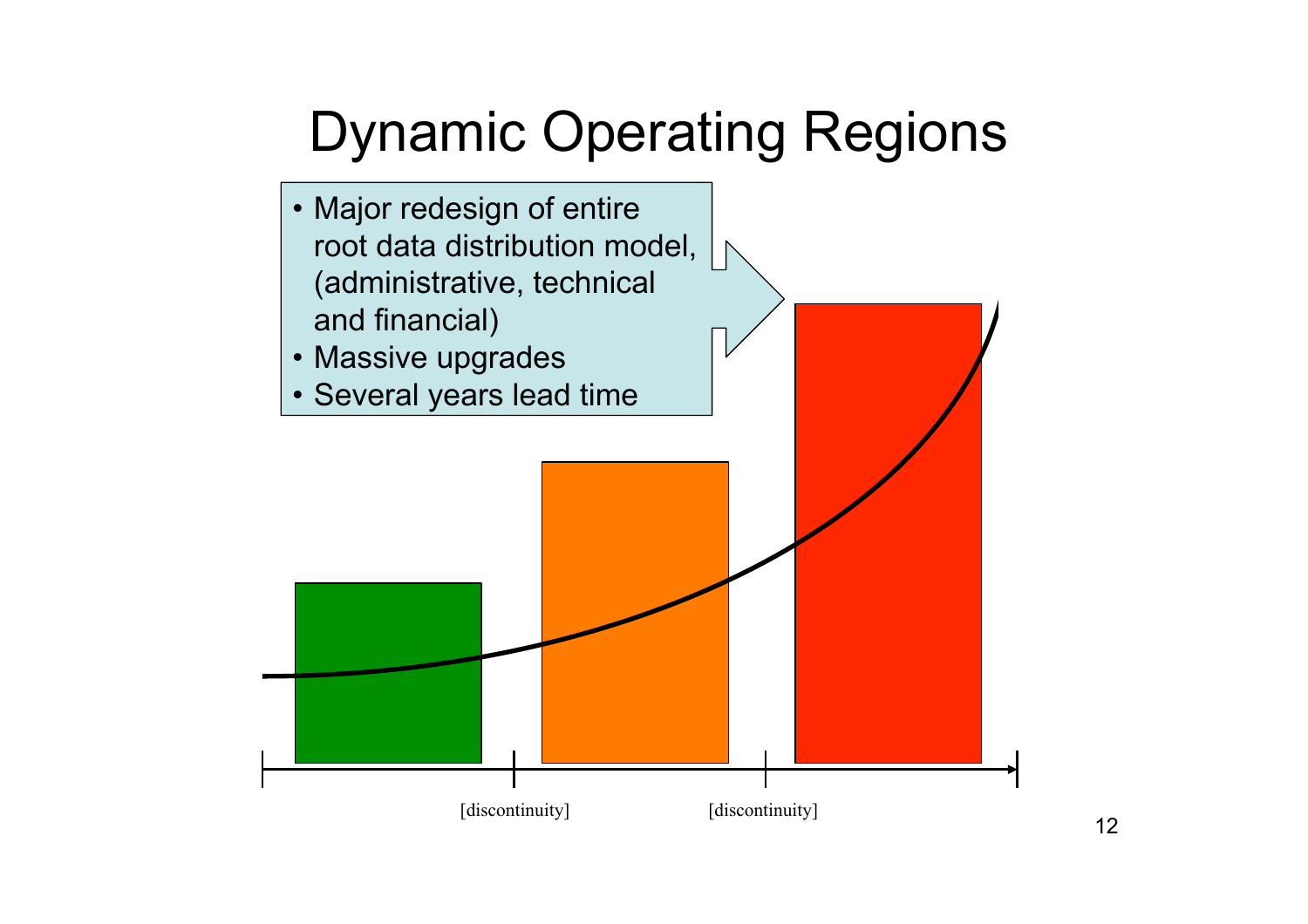### Types of Stress

- Zone size
	- In itself not much of a problem ...
	- ... but a bigger zone leads to ...
- Zone volatility
	- Affects the volume of data per unit of time that needs to be transferred from the distribution masters to the individual root servers.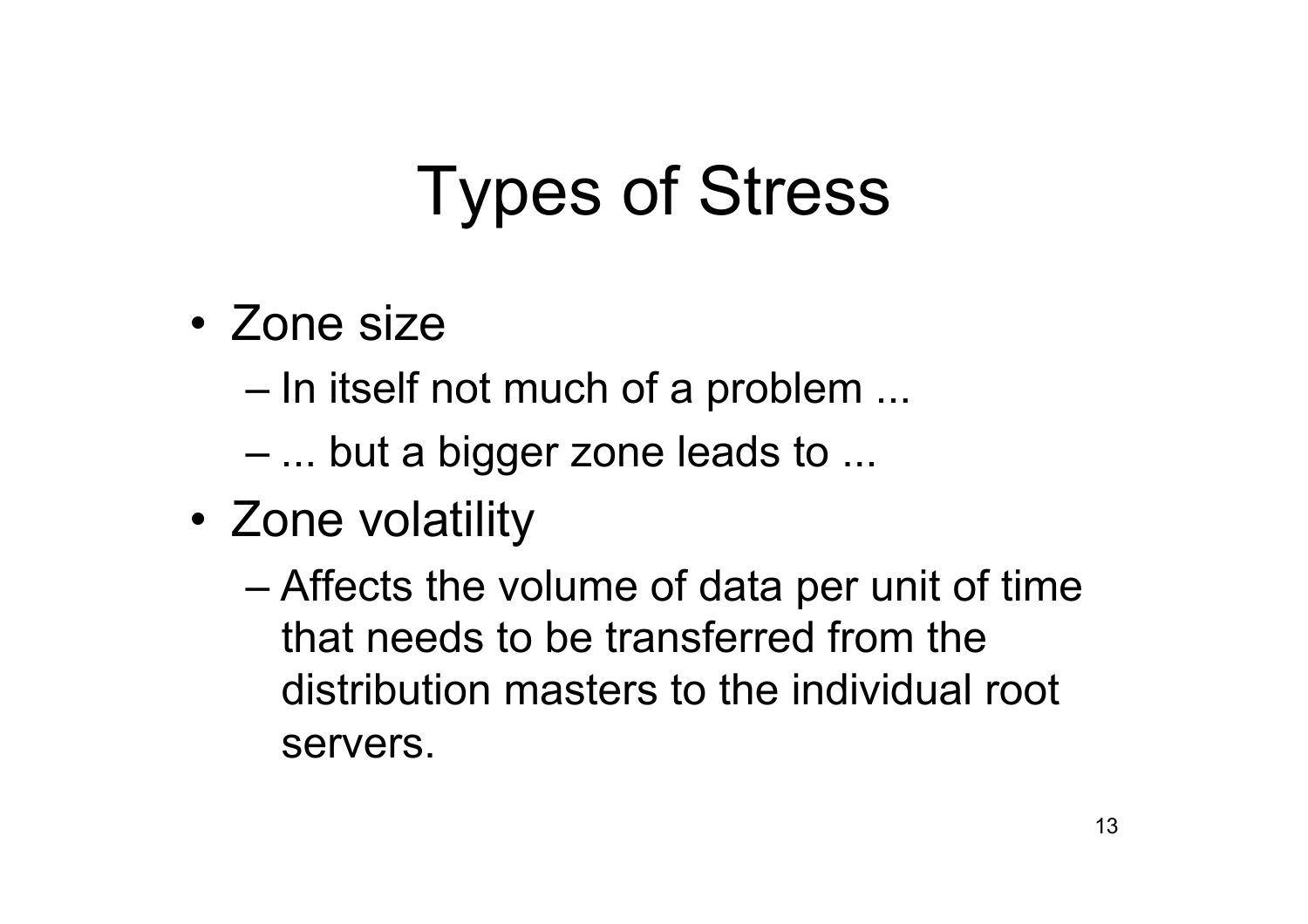### Other Issues?

- Increased response size
	- Will generate additional traffic.
- Query rate?
	- Well met by current amount of hardware.
- Malformed queries?
	- Yeah, there are plenty of those ...
	- Handled by software, and close cooperation with software vendors.
- Neither of these pertain to the content of the database (the root zone).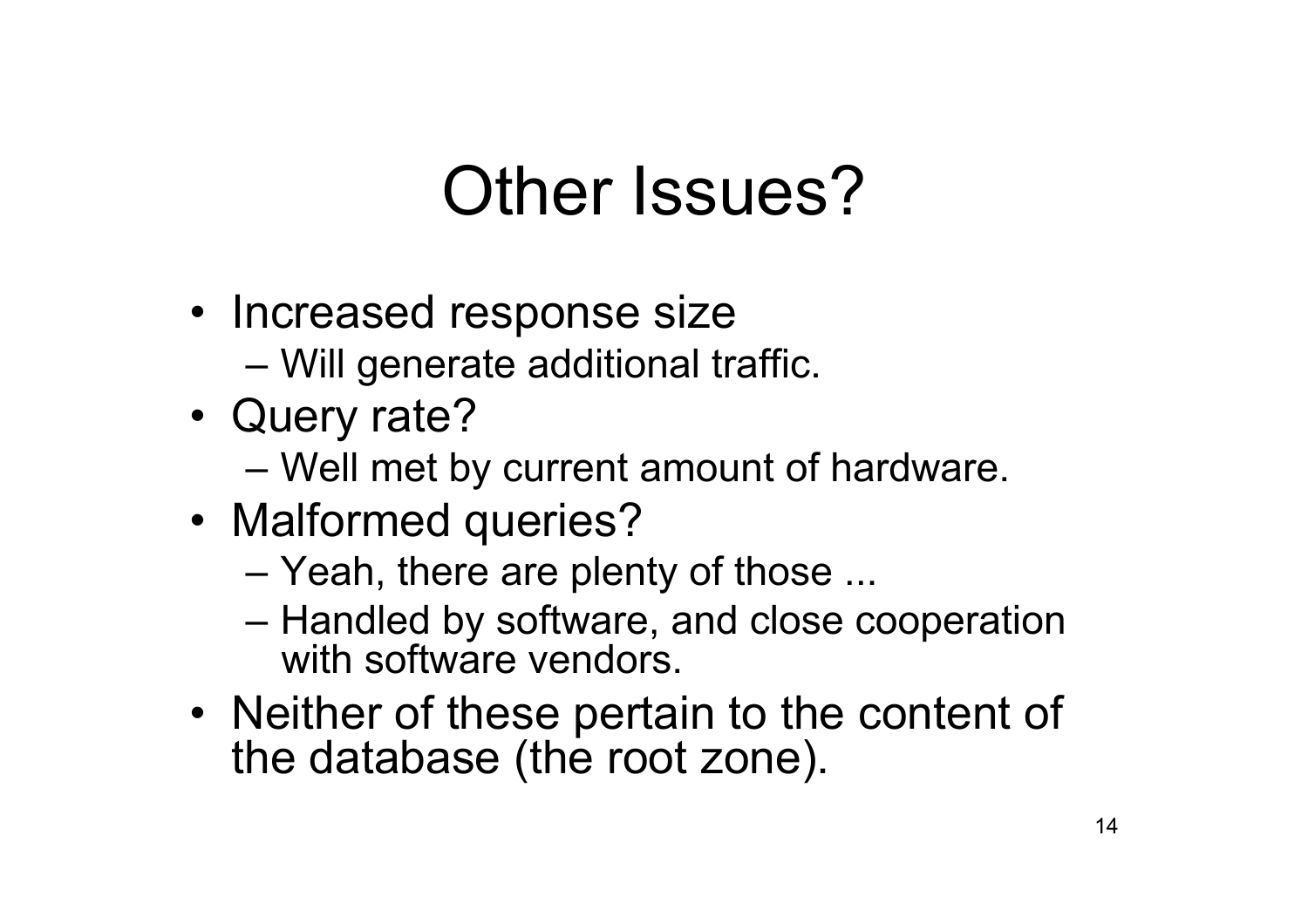### Sudden Step Changes

- Change the behaviour of the servers.
- *Introducing* DNSSEC
	- Handle DNSSEC record types
	- Significant increase in zone size and volatility.
- *Introducing* AAAA (IPv6) records
- *Introducing* DNAME records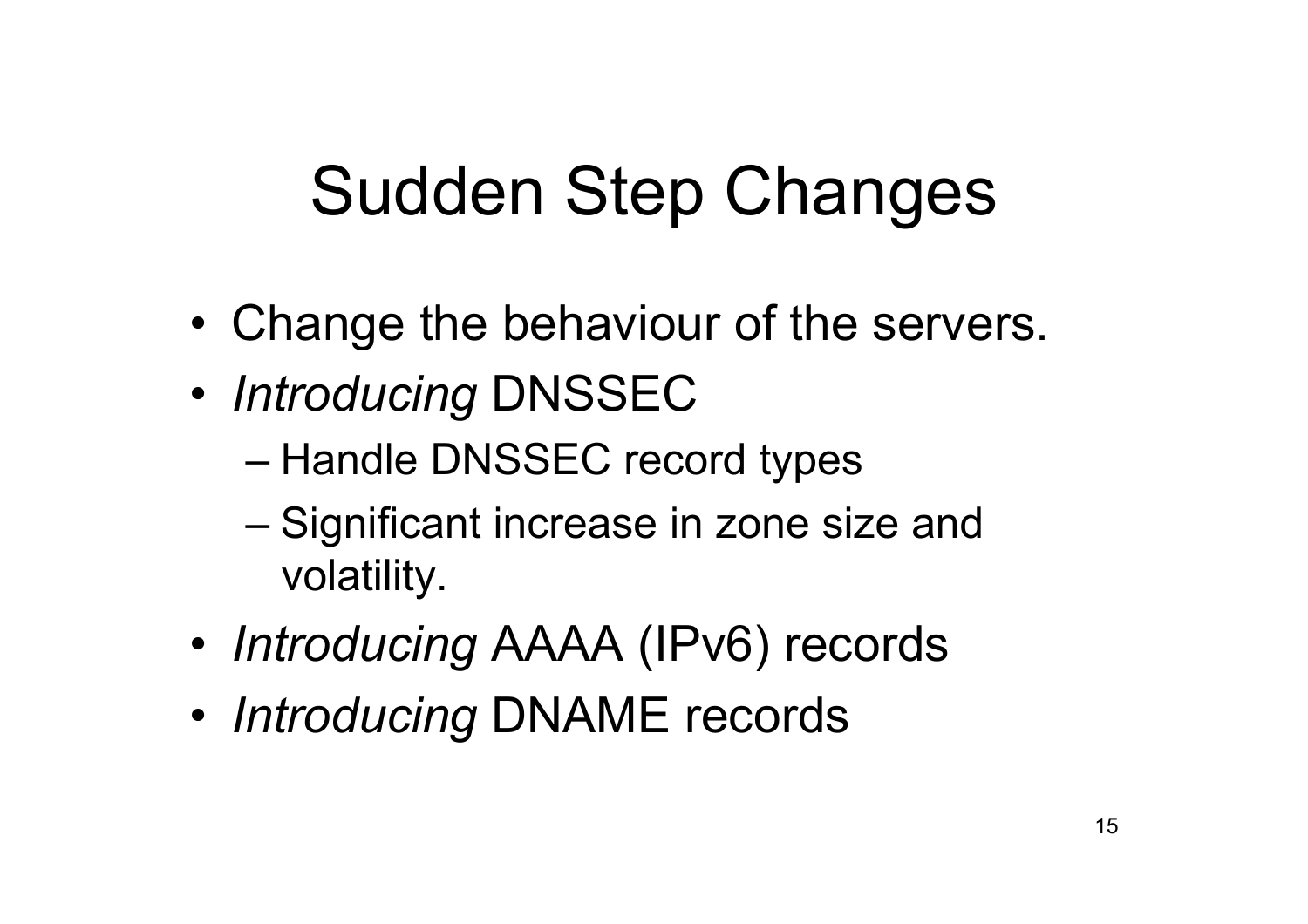### Gradual Changes

- Adding more TLDs
	- More of "the same".
- Adding IDN names
	- To the system, all TLDs are equal  $gTLD = ccTLD = IDN TLD$
	- Using NS records = more of "the same"
	- Using DNAME records = transient!
- Adding more AAAA (IPv6) records
	- More of what we already have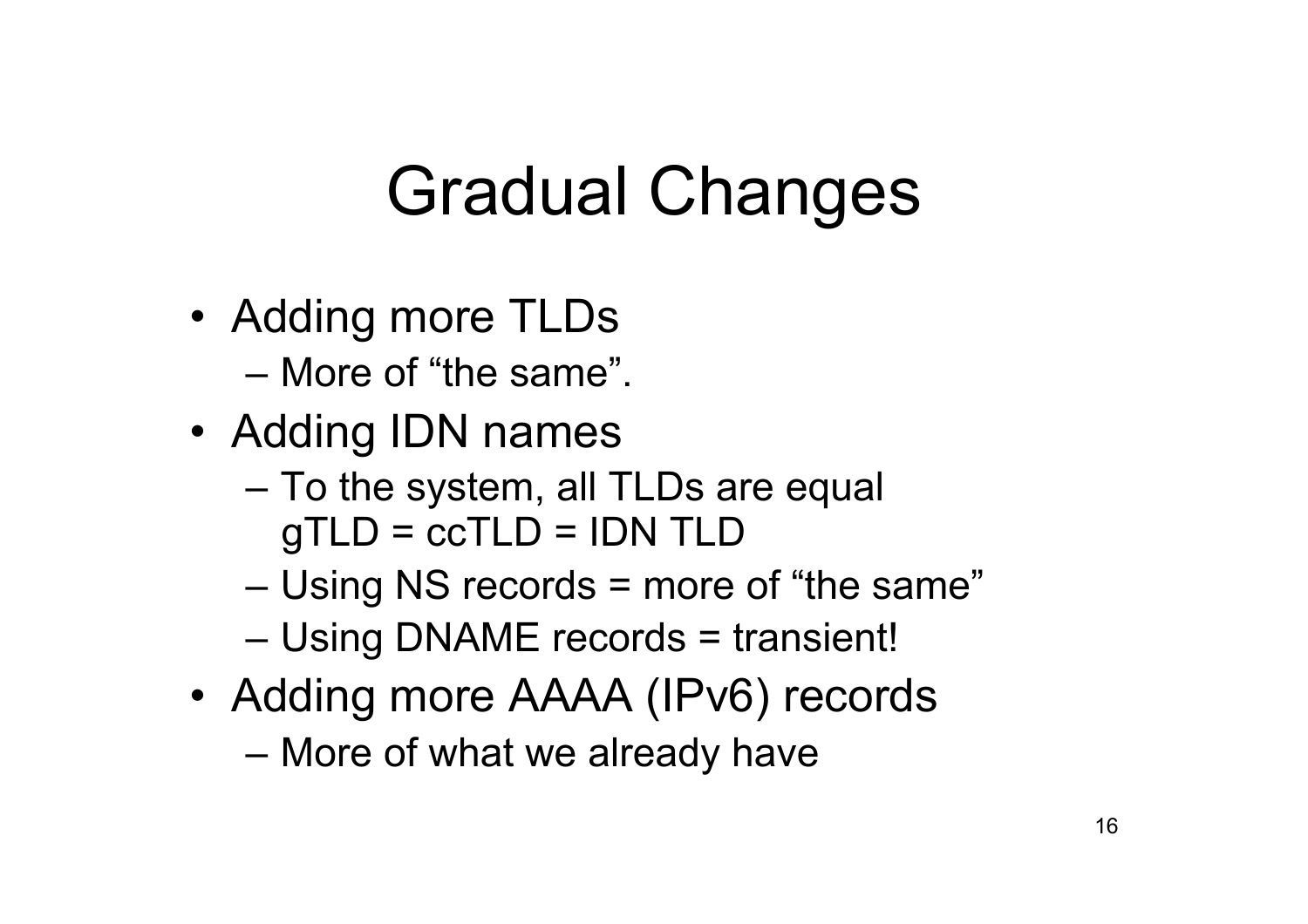# Findings

- The following findings should be read in the context that coordination needs to happen between all the involved parties – on both the provisioning side, and on the publication side.
- It's crucial to coordinate, plan, and watch all parts of the systems carefully.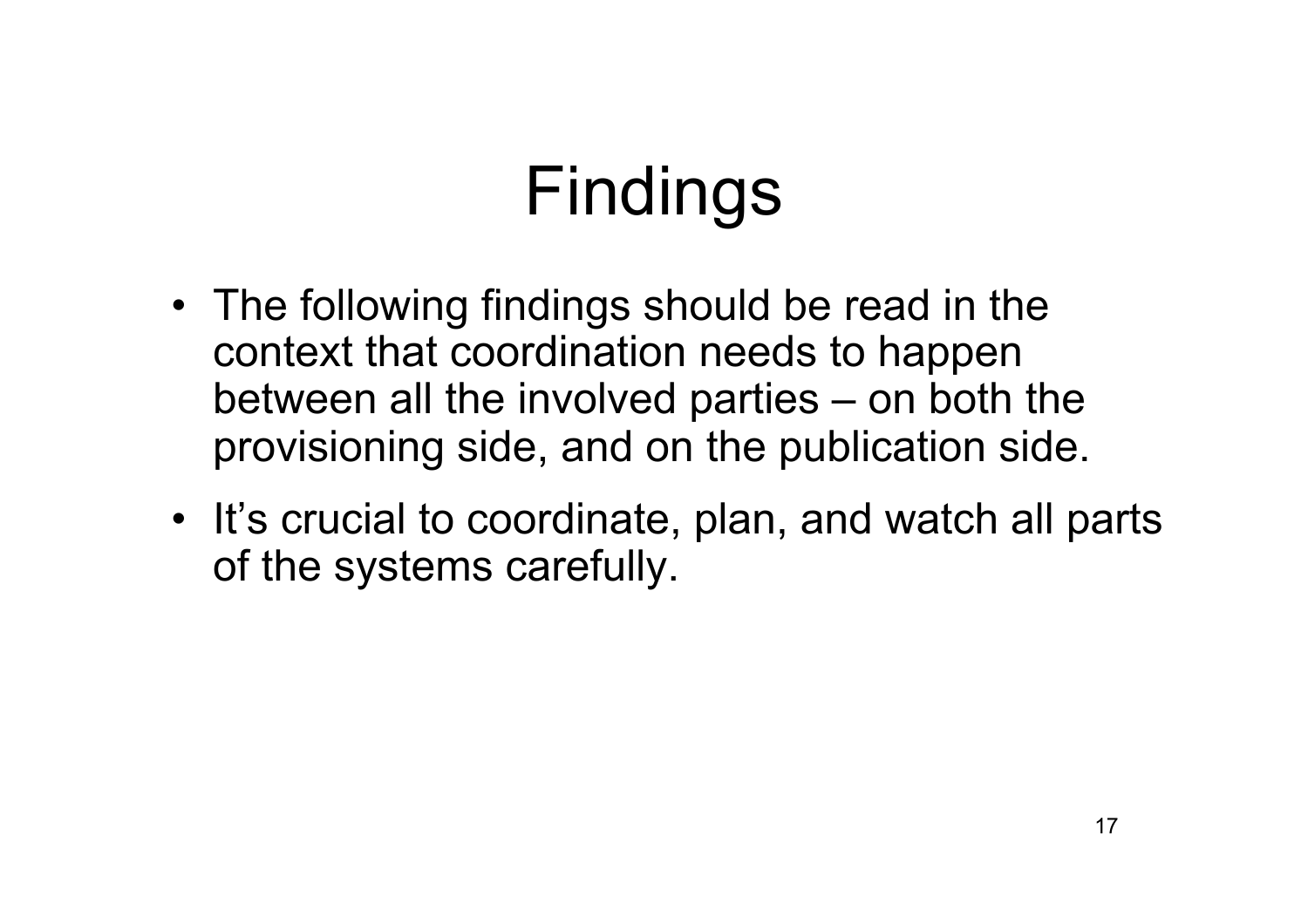# Findings

- On the **provisioning side**, the ability to scale the root is completely dominated by the steps that involve **human intervention**.
- On the **publication side**, scaling the root primarily **affects poorly-connected** Internet locations.
- The risks associated addition of a **few hundred TLDs can be managed** without changing any actor's current arrangement.
- The risks associated with an **annual increase in the size of the root zone** on the order of thousands of new entries can be managed **only with changes to the current arrangements** of one or more actors.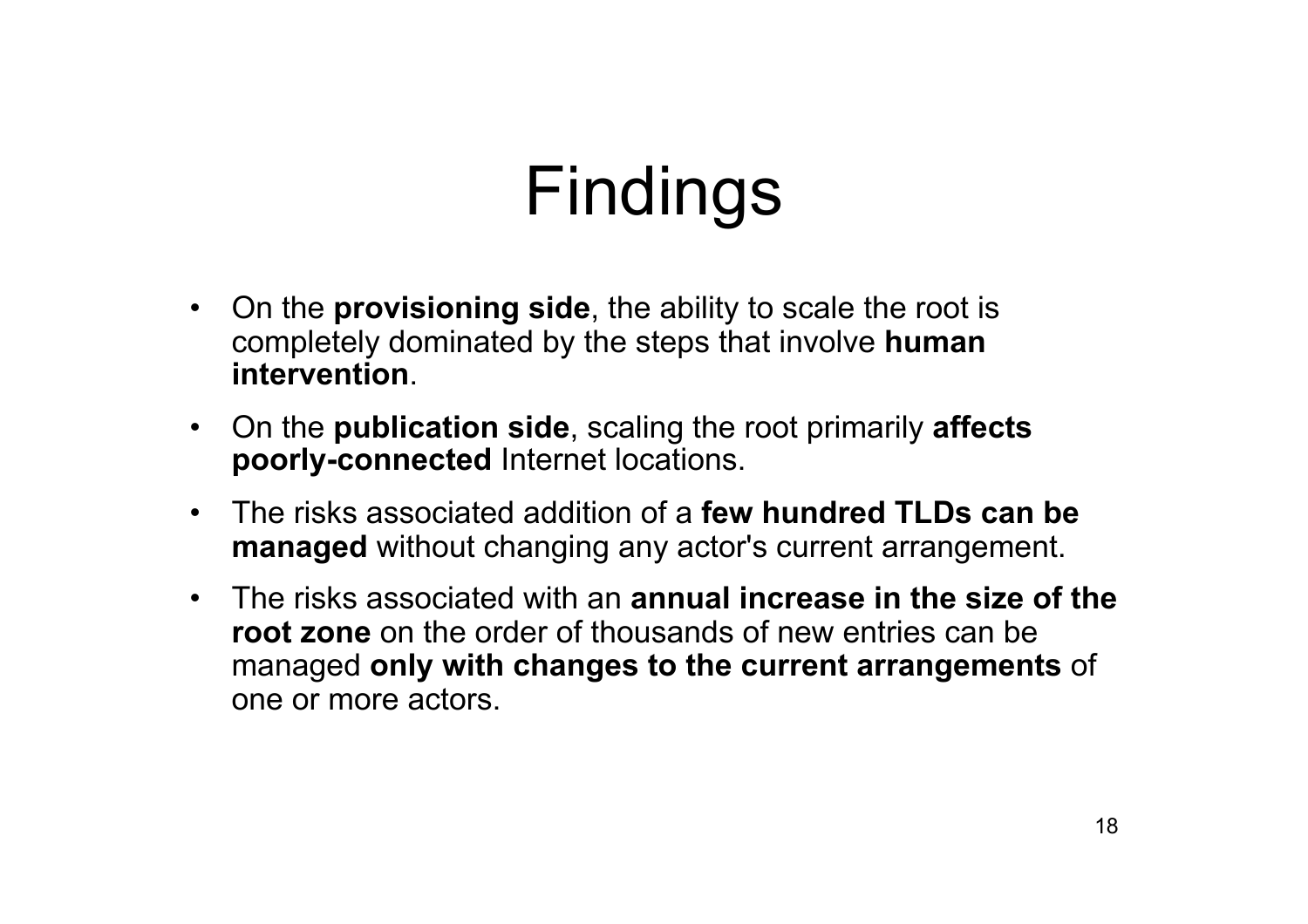#### Root Server Operator Headroom

#### Impact as factor of zone size